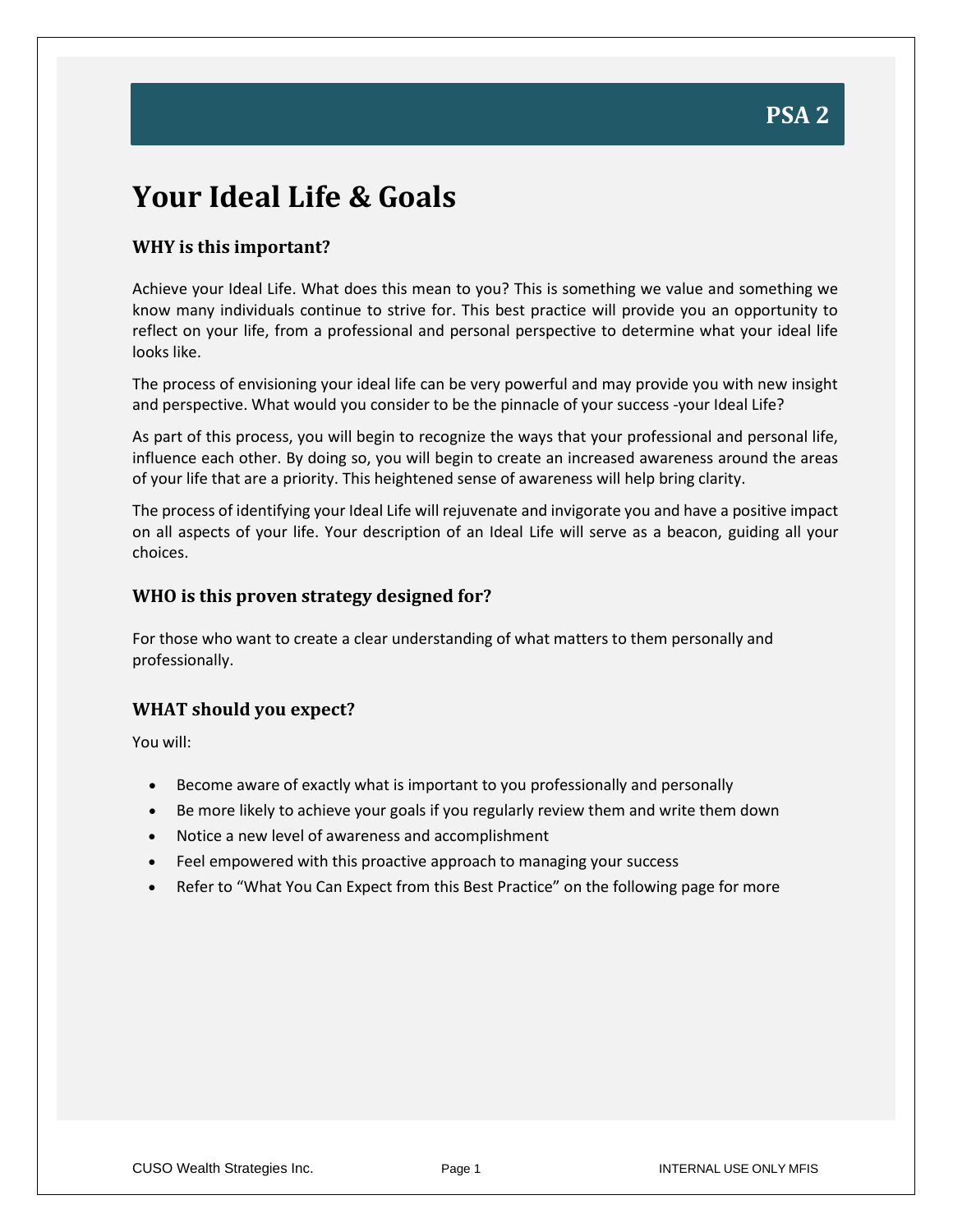### **What You Can Expect from this Best Practice**

#### **PURPOSE**

- To consciously choose and record what you want to accomplish professionally and personally over the next 3 months, 1 year, 3 years and 5 years
- To define your pinnacle of success: Your Ideal Life
- To repeat the goal-setting process regularly
- To keep a long-term record of your goals and objectives
- To celebrate achievement and success
- To gain clarity about what really matters to you

#### **EXPECTED RESULTS**

You will:

- Become aware of exactly what is important to you professionally and personally
- Be more likely to achieve your goals if you regularly review them and write them down
- Notice a new level of awareness and accomplishment
- Feel empowered with this proactive approach to managing your success

#### **ACCOUNTABILITY**

You will:

- Review your Ideal Life and Life's Goals every three months
- Acknowledge and celebrate the goals you achieve each quarter
- Assess and/or change the goals you do not achieve each quarter
- Be open and honest about your unique definition of Ideal Life and the Life Goals which support it
- Discuss your goals with those individuals you feel appropriate to share them with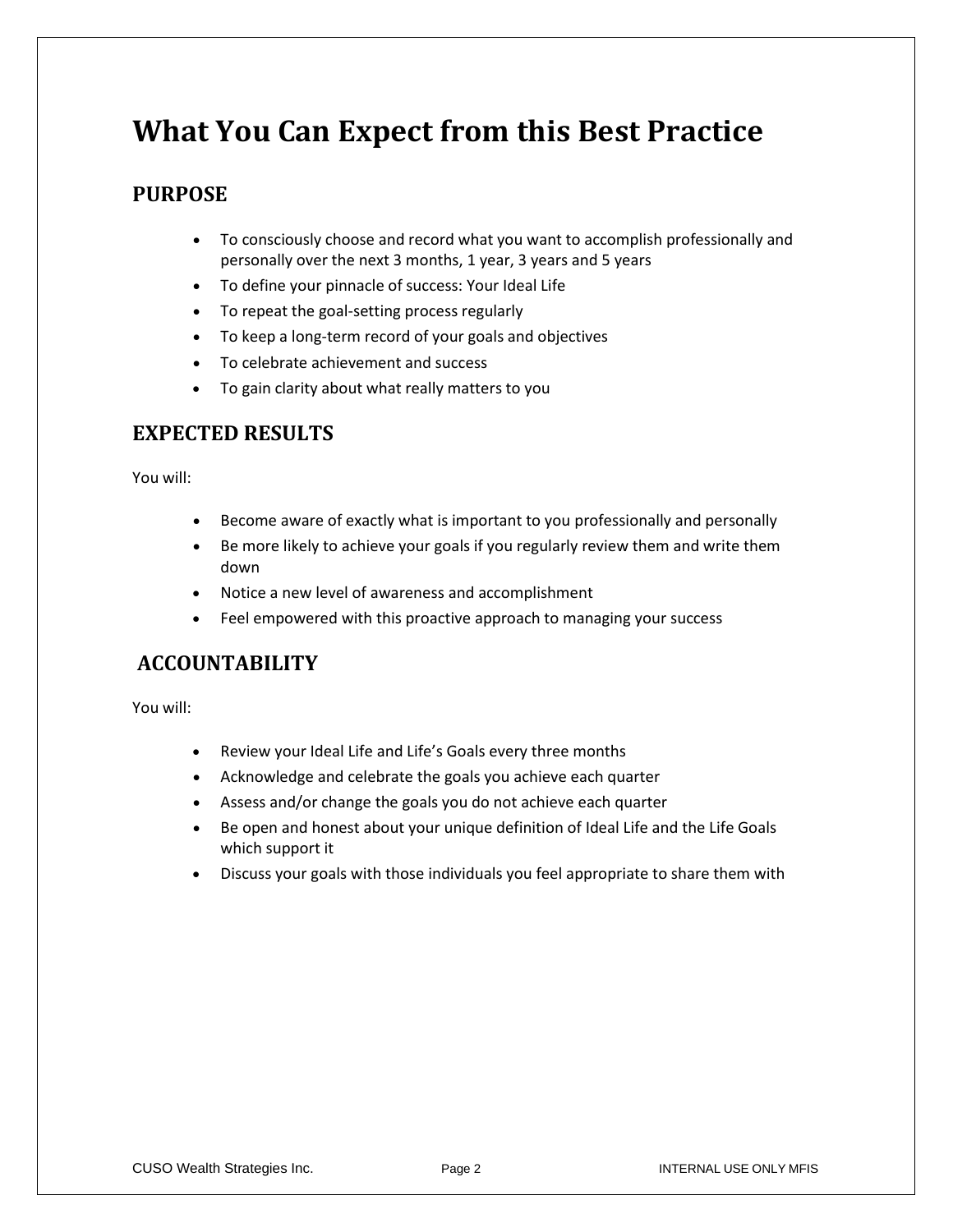# **Life's Goals**

You may have read some of the countless books and essays on goal setting. Perhaps you currently use the techniques detailed in one of them. This brief exercise is not intended to replace any goal-setting process you currently use. It is designed to enhance it. For those of you who do not regularly set goals for yourself (and record them) use this as an exercise to start a regular process.

To complete this exercise, set and record three-month, oneyear and three-year goals. Make the three-month goals the most practical and the most realistic. Include some ideals and perhaps some long-shots in your one-year and, especially in your three-year goals. Also, take the time to create a picture of your Ideal Life; this Ideal Life will serve as a beacon. It isn't necessary to edit Ideal Life each time you revisit your goals, although you will want to tweak it now and again. Your ideas may change as your life changes.



In some way, your decision to work as a Financial Professional inside the Credit Union consciously or unconsciously supports your vision of an ideal life.

Remember: goals are not static. They are meant to evolve with our ever-increasing awareness. Our perceptions, wants and desires are constantly changing. Therefore, as you progress through this process you may look back at what you have recorded and feel that these thoughts are no longer representative of your current goals. Being aware of these shifts is an important step in attaining your balanced lifestyle.

When doing this exercise, look for ideas which encompass all aspects of your life. Professional goals are important but are often not achieved if they are not accompanied by some lifestyle objectives. Most people are motivated by what working can produce for them -- free time, travel, fine dining, or a new house – or by the benefits that it can bring for your family and community. When you do this exercise don't hesitate to include any goals and objectives which will be a by-product of greater organization and efficiency.

While it is important to include information from all aspects of your life, it is equally important to be succinct. Don't spend more time on your goals than is necessary. In other words: don't over think it. Try setting aside 15 to 25 minutes and stick to your deadline. You should repeat this process every three months - so you don't need to spend hours on the process each time. With each quarterly review, you will get a keener sense of what is important to you and to articulate it with greater clarity.

The process is what's important; **it is a proven fact that people who set goals and believe in them achieve more**. You can think of the simple analogy of following a road map and, therefore, knowing exactly where you are going. You are more likely to get there. And, if you change your mind about where you are going you can easily re-plot your course.

Worksheets found in this strategy will allow you the opportunity to record your Life's Goals and your Ideal Life profile.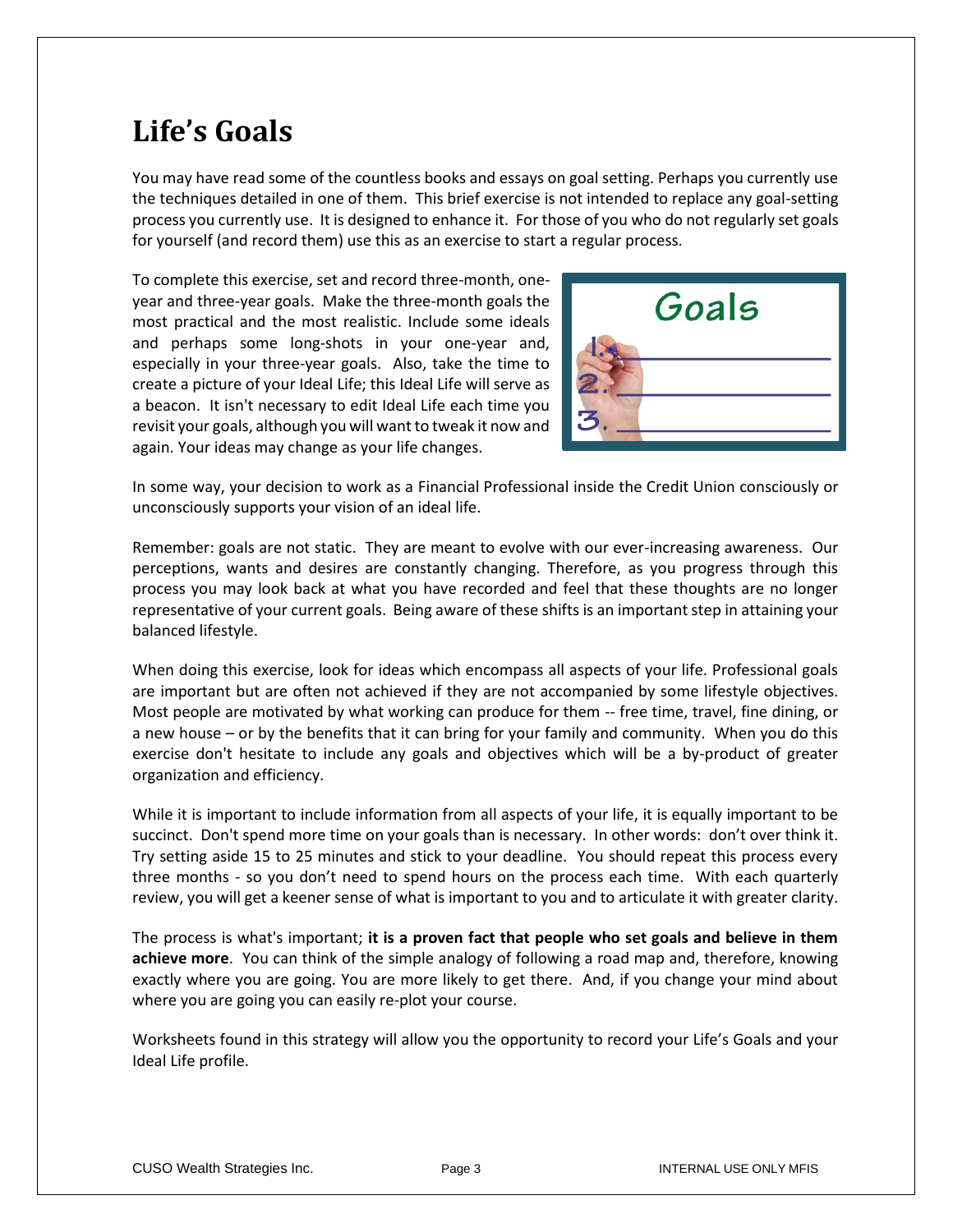### **The Law of Diminishing Intent**

Take a moment to think back to the last time you stumbled upon a fabulous idea. Maybe this new concept was related to your profession or maybe it had more of a domestic spin to it. Regardless of the idea, the all-important question is whether you followed through with your plan. I would bet that you achieved some of your initial goal but that your progress stalled somewhere down the line.

What happened? Was it that you were too busy to get your idea off the ground? Perhaps there was a major change in your life that had you side-tracked.

A classic example of the effect of momentum and time on your goals unfolds every year on New Year's Day. January 1st is a time of new beginnings. On this day, we are highly motivated to put negative thoughts, habits, or character flaws behind us. We commit to change and dutifully begin to follow our resolutions. Perhaps we start a new exercise regime, decide to establish a new work ethic or to implement an organizational plan. Despite these good ideas, the rest of our lives eventually get in the way and we fall back into our old routine a few months (or weeks or even days!) later. When it's all said and done, we chalk it up to a good try and resume our old ways.

What does it take to move forward with a new plan -- to make sure nothing stands in the way of our success? When you want to start something new, be sure to ask yourself whether you really want to accomplish your goal in the first place. It is possible that, subconsciously you are sabotaging your success even before you start? It could be that in the back of your mind, you might already know that you don't have the infrastructure in place to maintain your success once the task is completed. The first thing you must determine is whether you have what it takes to finish such a task. You also need to identify whether the result will ultimately improve your situation.

Once you have decided that your goal is indeed one you want to achieve, it is imperative you take action. You need to get the ball rolling while you are still excited and motivated; before your attention is drawn to different areas.

The sooner you put your plan into action, the more likely you are to achieve your goals. It also makes sense to start your quest in logical order to make sure you are pursuing your goals in the best possible order. Remember to establish milestones so that you can mark your progress and remain motivated to reach your goal.

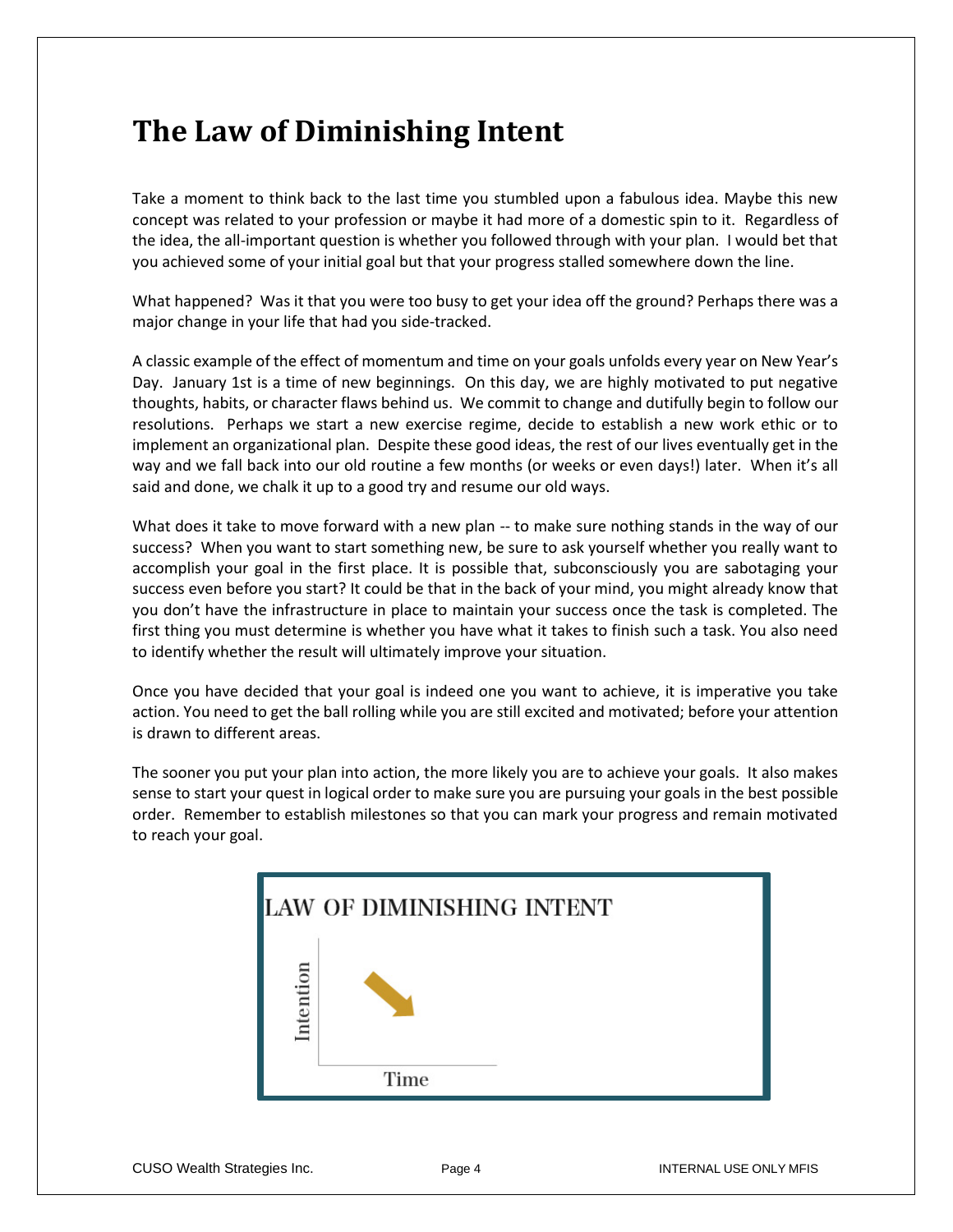# **Effective Goal Setting: Be SMART**

The SMART approach is a simple yet effective technique to use when documenting your goals. This approach allows you to create a meaningful list of measurable goals – in support of team goals, department goals and Credit Union goals.

| <b>Specific</b>   | Keep your goals as specific as possible.<br>Break large goals down into a series of smaller milestones that will allow<br>you to feel a sense of accomplishment each time you are one step closer to<br>achieving the final goal.                     |
|-------------------|-------------------------------------------------------------------------------------------------------------------------------------------------------------------------------------------------------------------------------------------------------|
| <b>Measurable</b> | Can the achievement of your goal be measured?<br>Is there a measurable result to bring closure?<br>At the end of the day, can you answer the question "Did I achieve this goal?"                                                                      |
| <b>Achievable</b> | Your goal should be a challenge that requires discipline, but it shouldn't<br>require you to neglect other important areas of your life.                                                                                                              |
| Realistic         | People have different starting points as it relates to their skill sets, abilities,<br>commitments, time availability and life experiences. Know your starting<br>point in relation to the end goal.<br>Set your goals based on your current reality. |
| Time-Frame        | Identify the desired time-frame for each of your goals.<br>Goals without pre-determined time frames have the potential to turn into<br>perpetual failures.<br>By setting a time frame for each goal, you are more likely to achieve each<br>one.      |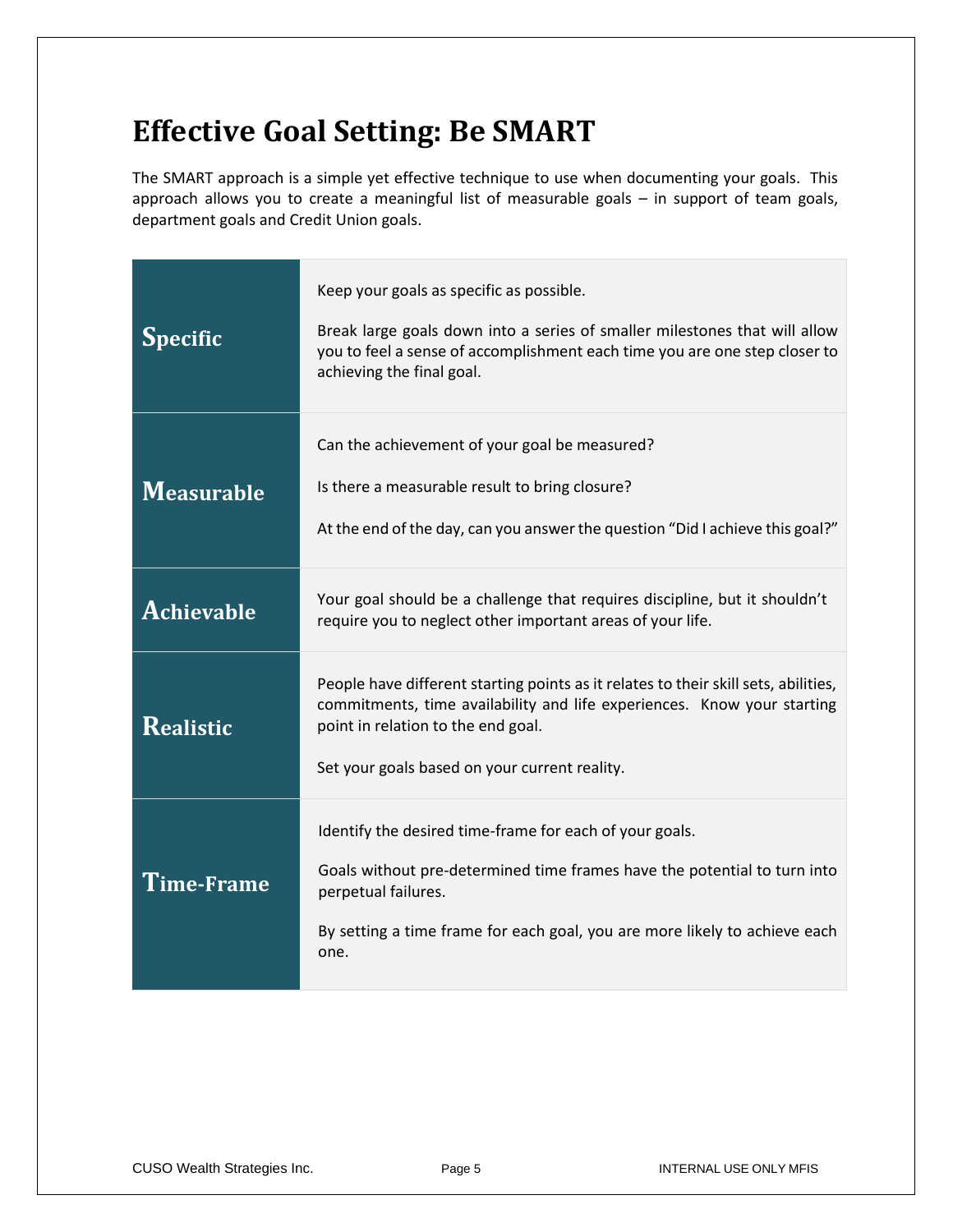# **Defining Your Ideal Life**

When defining your Ideal Life, carefully consider each of the areas illustrated below. Decide which of them play a role in your Ideal Life and begin defining them in as much detail as possible. You may wish to simply jot your thoughts around the perimeter of the diagram.

The next step is to identify the short, medium and longer-term goals necessary to achieve your Ideal Life. Break large goals into more manageable 'milestones' to chart your incremental success.

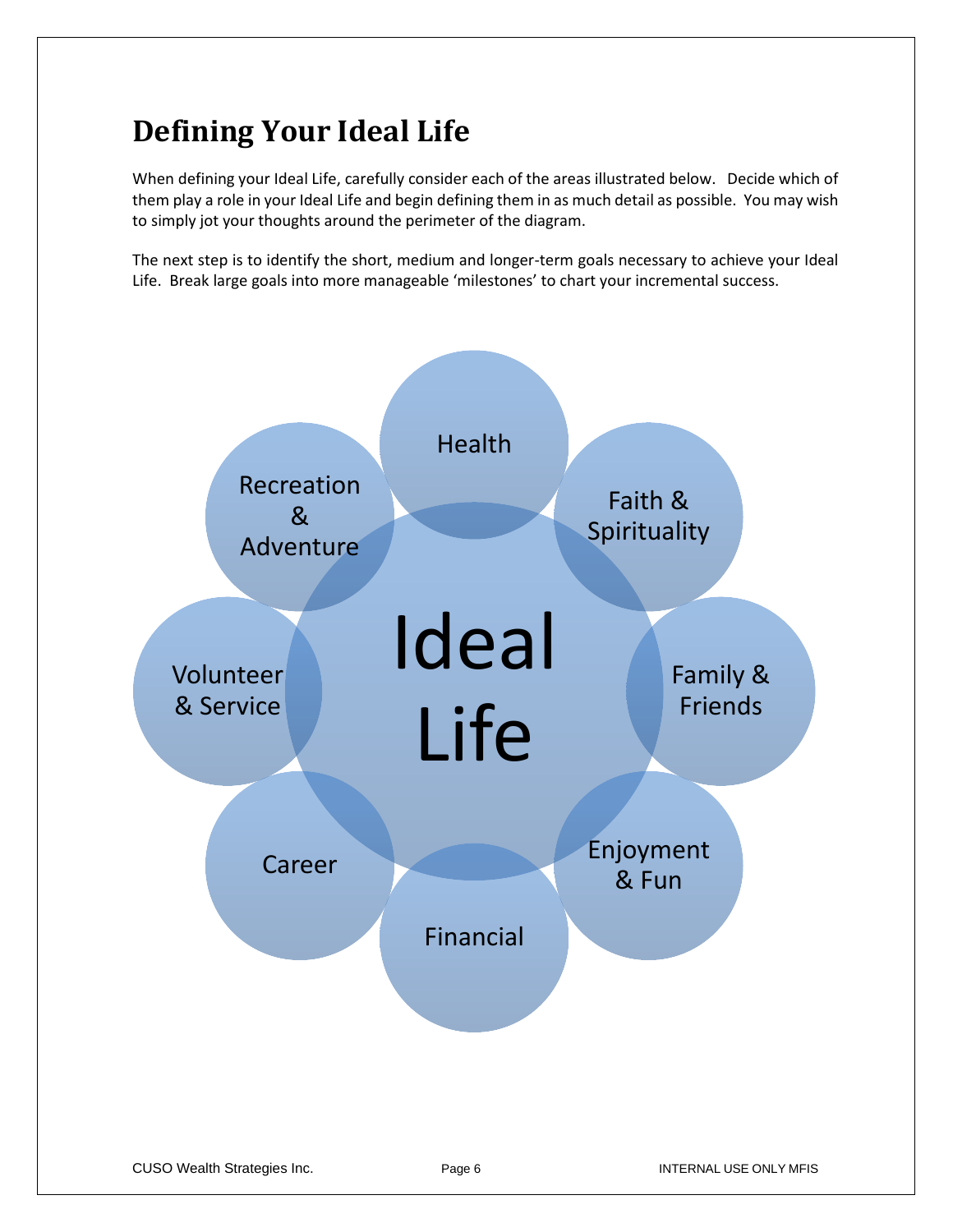# **TAKE ACTION & GET STARTED**

### **PART 1 – YOUR IDEAL LIFE**

- **1. Print a copy of the** *Ideal Life & Goal Setting Worksheet* **to get started.**
- **2. Begin with Step 1 and use this worksheet to record your dreams.** 
	- Keep it concise -- write no more than a page -- but be as specific as possible, as this record will be an important guide.
	- Think about what really matters to you.
	- Allow yourself about 20-30 minutes for Step 1 of this process.
- **3. Carefully consider all the questions listed on** the *Ideal Life & Goal Setting Worksheet*.
	- Be as thorough as possible and include both personal and professional ideals.
- **4. When ready, move onto Part 2 – Your Life's Goals.**

Remember: it might not be perfect the first time you put it down on paper - and that's ok. Your ideal life will begin to take shape and become further refined as time goes on and you reflect on your ideal life regularly. Be clear about what you want, yet flexible enough to work within your present reality.

#### **PART 2 – YOUR LIFE'S GOALS**

- **1. Move onto Step 2 of the** *Ideal Life & Goal Setting Worksheet*.
	- Allow yourself about 15-25 minutes for Step 2 of this process.
- **2. Carefully consider your Ideal Life and the goals associated with achieving it.**
- **3. Begin to list your short, medium, and long-term goals.** 
	- Be as thorough as possible and include both personal and professional goals.
	- Follow the SMART Goals approach to defining your goals.
- **4. When complete, you can save the worksheet to an electronic file and complete it on the computer or flash drive OR you can print it and complete it manually.** 
	- If completing on the computer save the file using a date suffix for easy identification (ie. IdealLife\_July09).
	- If completing it manually, store it in your PSA Binder.

Make a note on your calendar to revisit your *Ideal Life & Life's Goals Worksheet* every three months. Review your Ideal Life and Goals: note those that you have achieved and those that you have made progress towards. Update this worksheet accordingly. Share this with your Manager and/or another leader at your Credit Union and ask for permission to update them on your progress every 3 months.

Be sure to keep all your *Ideal Life& Goal Setting Worksheets* as it can be enlightening to review them and to see how your dreams have been realized.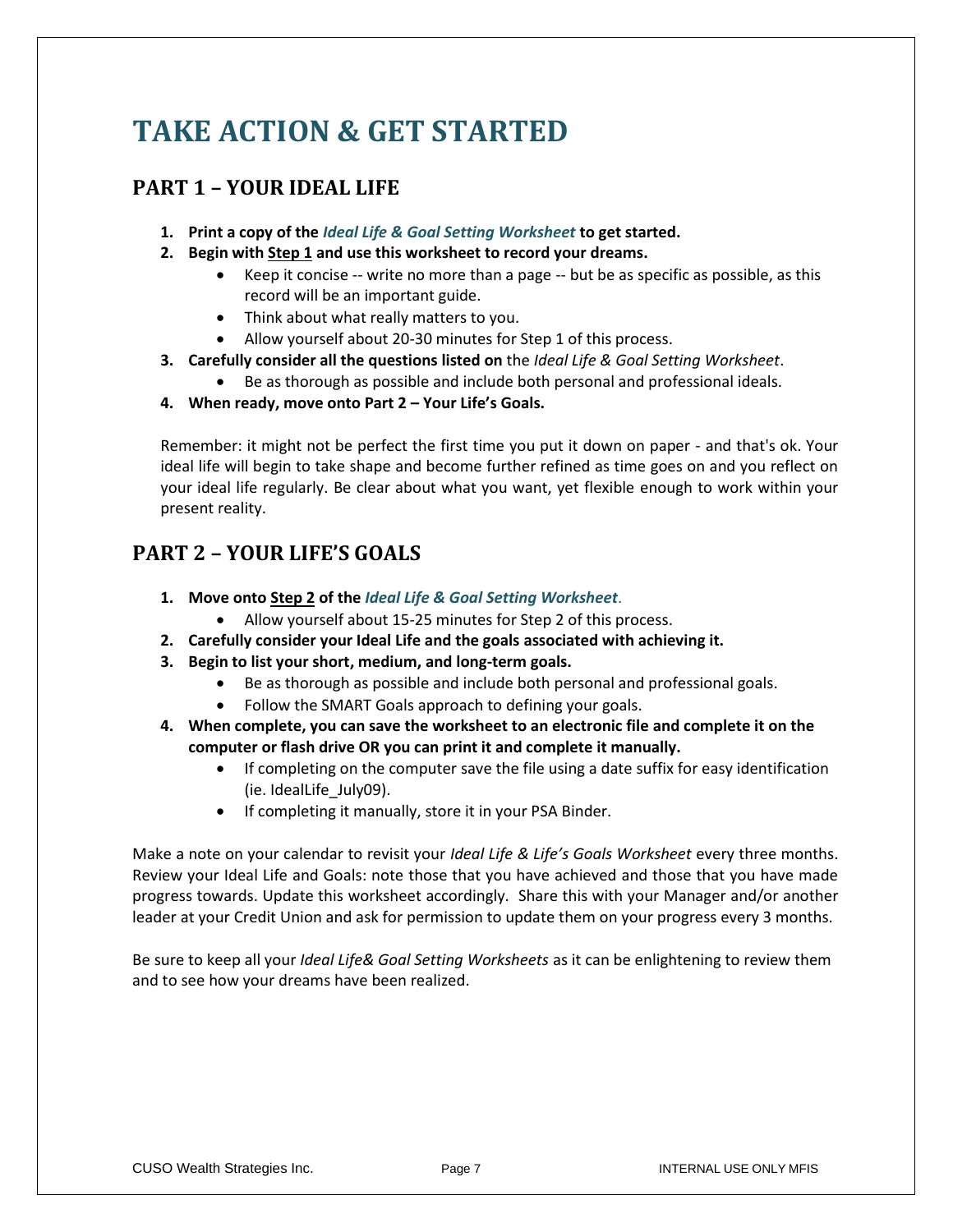# **Ideal Life & Life's Goals Worksheet**



#### **Name:**

**Date:**

#### **STEP 1: DEFINING YOUR IDEAL LIFE**

Describe your IDEAL LIFE in detail. You may want to consider some of the following:

- How can my career serve me?
- How do I define professional fulfillment?
- How do I define personal fulfillment?
- Who do I want to be spending more quality time with?
- What type of service work do I want to do or do more of?
- Are there any hobbies or interests that I want to begin or spend more time on?
- Is there anything I want to initiate (or continue with) to maintain my health & wellbeing?
- What is the legacy I wish to leave/build?

The more comprehensively you describe the vision of your Ideal Life, the more clarity you will have about your purpose and intent going forward. You may wish to use the diagram on the following page to explore different areas of your life. Also remember, format is not important here so use bullet form or paragraph format – whichever you prefer.

#### **MY IDEAL LIFE:**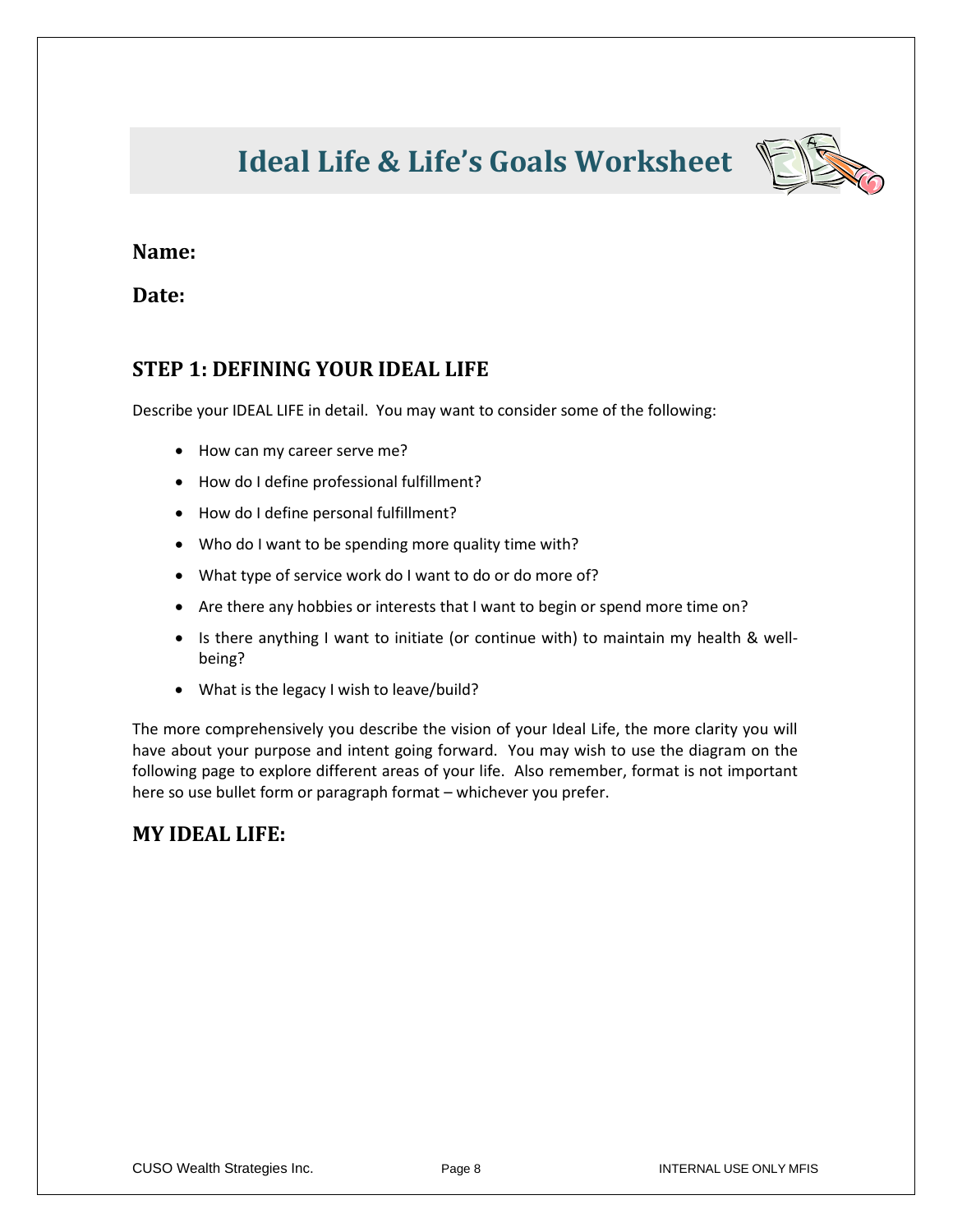### **STEP 2: DEFINING YOUR LIFE GOALS**

What are the milestones along the way to achieving your Ideal Life?

### **My 3-Month Goals:**

Professional

Personal

### **My 1-Year Goals:**

Professional

Personal

### **My 3-5 Year Goals:**

Professional

Personal

### **My 5-10 Year Life Goals:**

Professional

Personal



CUSO Wealth Strategies Inc. The Realth Strategies Inc. The Page 9 INTERNAL USE ONLY MFIS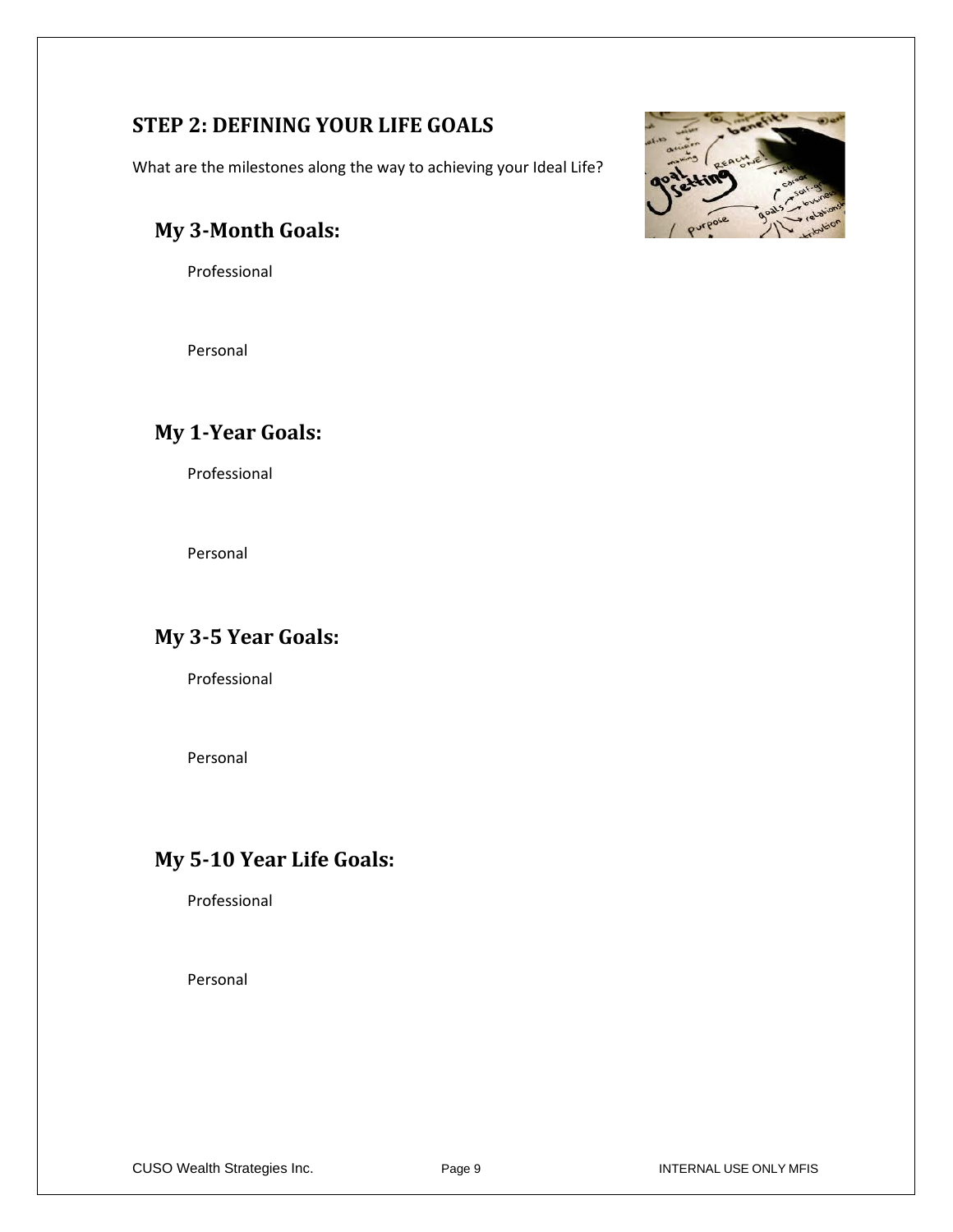# **PLAN LIKE A PILOT** PLANNING TOOL

Hugh Culver

www.hughculver.com

CUSO Wealth Strategies Inc. The Page 10 Page 10 INTERNAL USE ONLY MFIS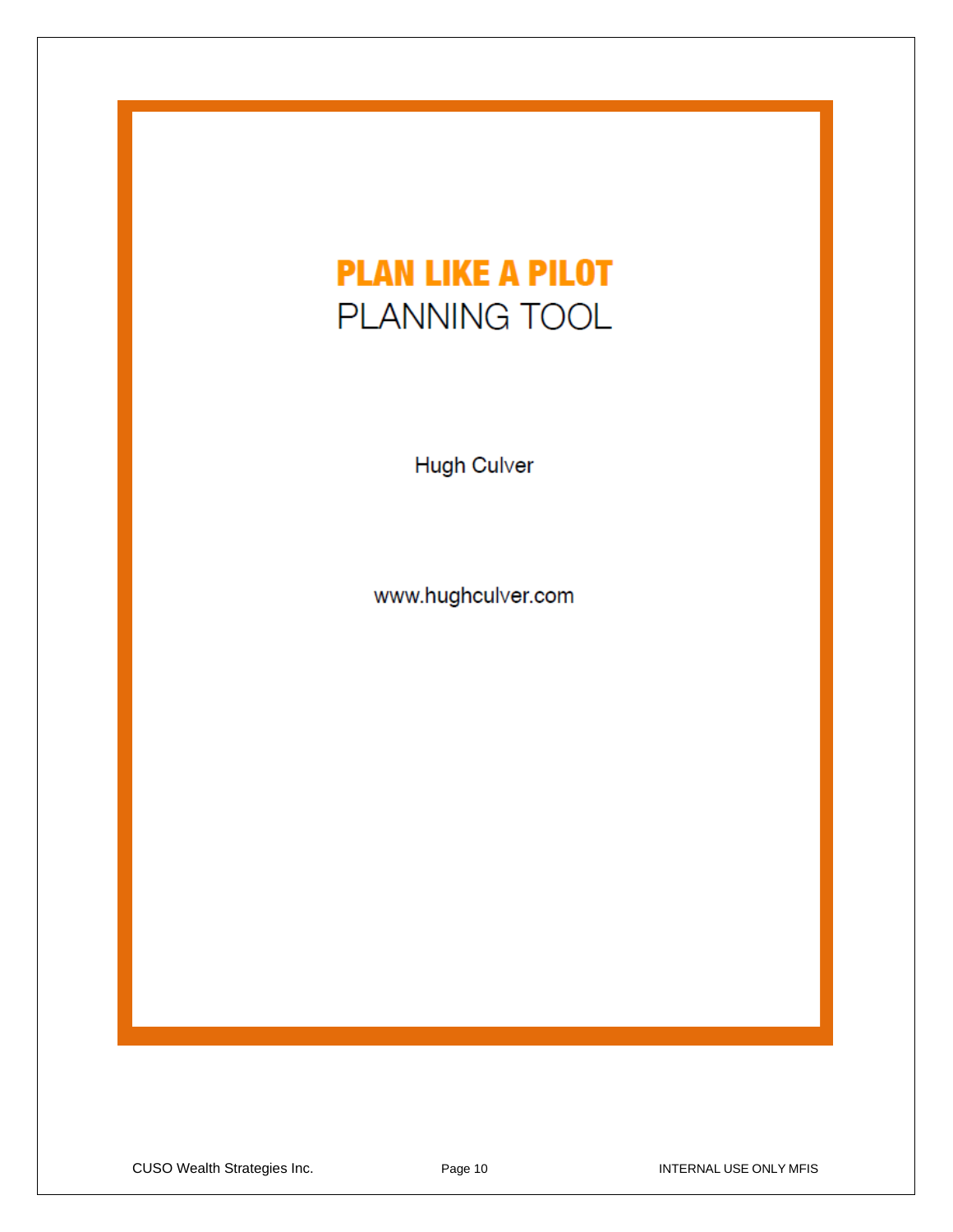#### PLAN LIKE A PILOT - PLANNING TOOL

#### Using the Plan Like A Pilot planning tool

The Plan Like A Pilot (PLAP) Map gives you five places to park whatever is keeping your neurons flapping their little dendrites. Here they are:

- 1. LIFE PLAN this is the scary stuff life aspirations. About twice a year I crack open this thick novel, peel back the pages, and peer down the paths my life is following. There are five of them (you might have more, but I've only got five fingers on my hand):
	- · marriage, children, family
	- health and spirituality
	- · adventure and meaning
	- business and career
	- ownership and net wealth
- 2. YEAR PLAN these are the "Boulders" the big stuff I want to happen that often rolls off the path and get stalled. I want them front and centre and challenging me. That list includes:
	- · marriage, children, family (travel, our home, celebrations)
	- health and spirituality (fitness, education)
	- · adventure and meaning (camping, travel, competitions, retreats)
	- · business sales, net income, client metrics (web site traffic, client list, keynotes, etc.), products and promotions, staffing, etc. (see "Why \$100,000 a year won't make you rich")
- 3. FLIGHT PLAN a short list of what must happen by Friday (watch the video). I like to keep this list to 12, or fewer items. I go to this list after every interruption for direction.
- 4. THIS MONTH unsorted list of work for the current month. These are ignored until each Friday, when I review them and decide if they move to the Flight Plan (see my post "Friday 15 - my little secret to setting up a super week").
- 5. SOMEDAY ideas, suggestions from colleagues, "great" ideas from podcasts, and left-overs from previous months stay here. As with "This Month", these are ignored until the Friday 15 review.

Just like a pilot's Flight Plan, once I have the big picture dialled in, I need to look at what happens immediately. A pilot has loading instructions and check lists, I have a Day Plan. The Day Plan is what I commit to today. And it's driven by the Flight Plan. Here's how it works.

Every Friday I complete my "FRIDAY 15" routine - 15 minutes where I:

- . REVIEW the week what worked, what didn't, what discipline was lacking, what habits need a kick in the routine.
- RETHINK my PLAP map what needs to be upgraded from "This Month", or "Someday" to the Flight Plan, what needs to be down-graded. What can I delegate? What can I do right now, or dump, or defer? My goal is for the Flight Plan to be realistic and accurate - I want to feel positive when I read it, not overwhelmed.
- REVISE my Flight Plan and create a new Day Plan.

I use a note pad for my Day Plan. By the end of the day it's covered in scribbles and (hopefully) lots of tasks crossed off.

Once I have my PLAP map and my Day Plan, I update both at the end of every day (Monday -Thursday). The full review, rethink, revise cycle happens on Friday. So, there you have it: a PLAP Map and a Day Plan. A simple system that makes all the difference to getting the right work done.

www.hughculver.com